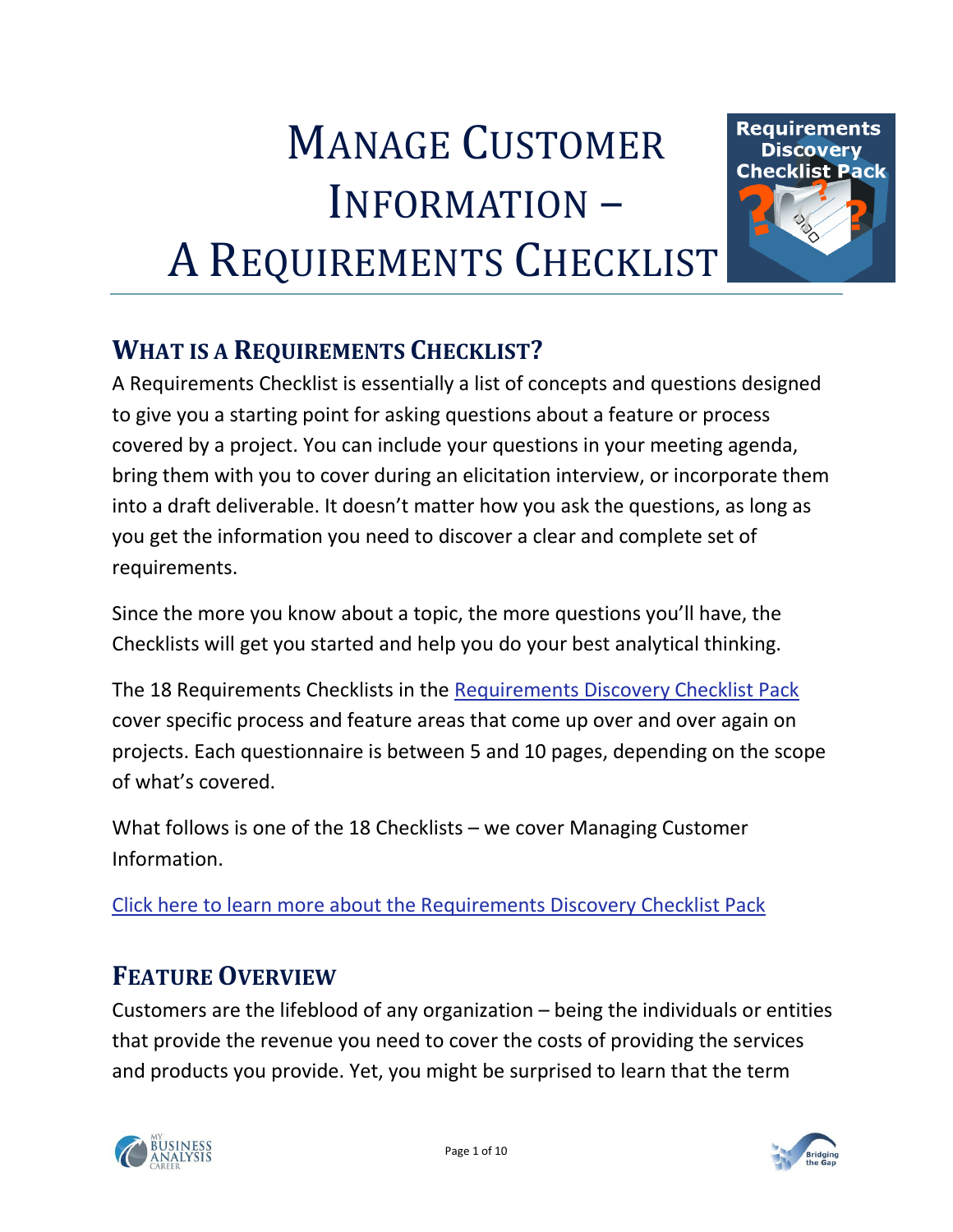"customer" can mean something different to the stakeholders throughout your organization, let alone to the customers themselves.

In addition to providing a list of clarifying questions to define what "customer" means in the context of your system, project, or process, this checklist covers the process of setting up new customer records, updating customer records, and considerations for retiring, deleting, or defaulting customer records.

Organizations manage customer records using proprietary or off-the-shelf information systems. These systems provide everyone who comes into contact with a customer access to customer information so that they can do their job effectively. Commonly this stakeholder group includes the customer service team (for providing support), sales team (for upgrades and renewals), the marketing team (for introducing new products and services), the finance team (for collecting payments), and the customer themselves (for updating or placing orders).

Each stakeholder group may have their own repository of customer information and keeping customer information updated across the organization can require a significant investment.

# **COMMON APPLICATIONS**

- **Amazon** You are a customer of Amazon if you buy any product available on the website. (Incidentally, if you buy a book for a friend, you are still the customer and your friend is the *consumer*.)
- **Google** As a casual searcher, you are not a customer of Google. But if you buy ads or upgrade to premium services, you become a customer of Google. Most of Google's customers are organizations, not individuals.
- **Storefront Retailer**  Once you purchase an item from your favorite retail store (whether that's Best Buy or a mom-and-pop shop), you are a customer. But when you walk in a door? Most likely you'd be considered a potential customer or a lead.
- **Internet Service Provider** If you subscribe to an internet connection for your home or office, you are an ongoing customer of your Internet Service Provider



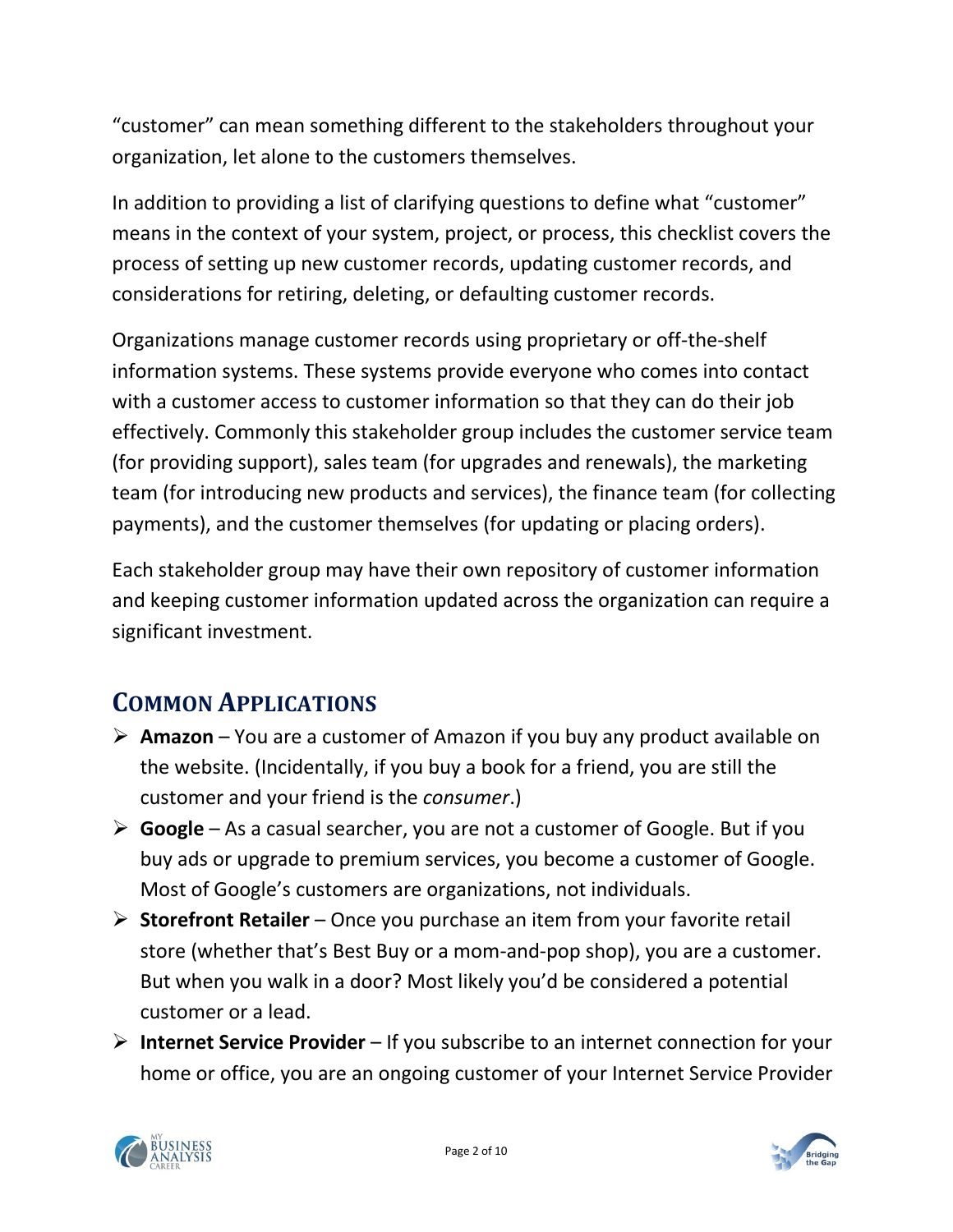until you get frustrated with your service and select to become a customer of a different provider.

- **IT Vendor**  When your organization hires an IT vendor to provide a service, your organization is a customer of the vendor.
- **Government Agency**  As a taxpayer that helps fund a government agency (such as a state, city, county, or national government), you are, technically speaking, their customer.
- **Non-Profit Agency** In a non-profit setting, the term "customer" is not widely used. Instead there are donors, corporate sponsors, and recipients of services. Information about any of these individuals and organizations could be managed like customer information.

# **BUSINESS BENEFITS**

Customers provide revenue to an organization. Without customers an organization is a charity. (Yet even non-profits can manage the equivalent of customer information by looking at the stakeholders who provide them with the funds necessary to deliver services.)

- **Increased Revenue** Managing customer information can lead to increased revenue by providing opportunities to market additional products and services to already existing customers. It's commonly said that it's much easier to sell more to an existing customer (or keep a customer you already have) than to sell to a new customer.
- **Increased Efficiency** Managing customer information can lead to increased efficiencies by providing the information needed for more effective customer support.
- **Increase in Value**  No one likes to feel like a number on a spreadsheet. Increasing your effectiveness in managing and applying customer information, such your shipping, style, or color preferences can increase the value you provide to your customers, making it more likely for them to return and buy again and again.



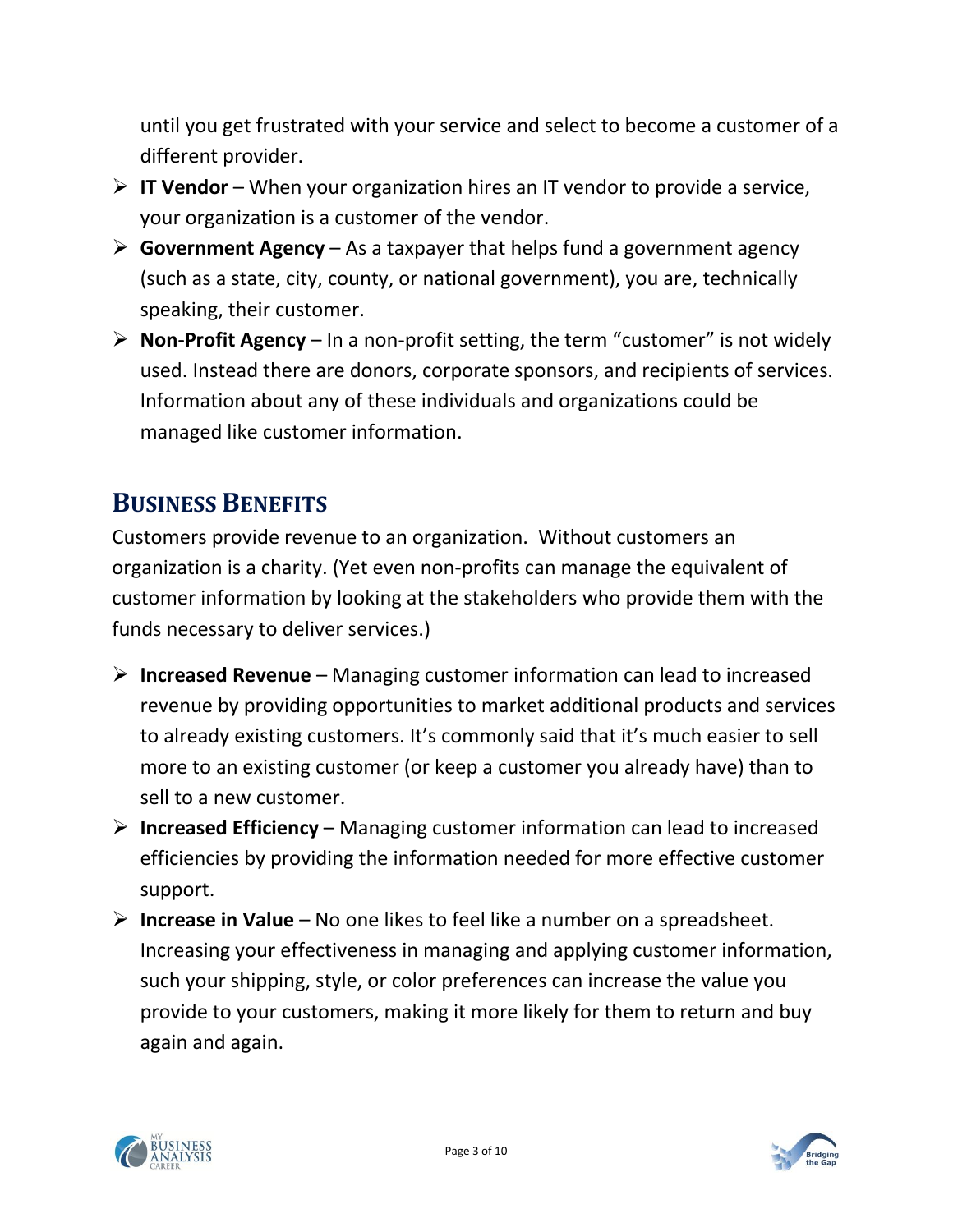# **KEY CONCEPTS**

| Term            | <b>Definition</b>                                                                                                                                                                                                                                                                                                                                   |
|-----------------|-----------------------------------------------------------------------------------------------------------------------------------------------------------------------------------------------------------------------------------------------------------------------------------------------------------------------------------------------------|
| <b>Customer</b> | An individual or organization that provides monetary value (or<br>another form of value) in exchange for a product or service.<br>Often also used to refer to an individual or organization who may<br>purchase a product or service or who has purchased a product or<br>service in the past.                                                      |
| <b>Buyer</b>    | An individual or organization that provides monetary<br>compensation in exchange for a product or service. A buyer is<br>commonly referred to as a customer.<br>For purposes of disambiguation, we use Buyer throughout this<br>and many other checklists to segment out individuals and<br>organizations that are purchasing a product or service. |
| <b>Customer</b> | The collection of information an organization stores about a                                                                                                                                                                                                                                                                                        |
| Record          | customer.                                                                                                                                                                                                                                                                                                                                           |

## **REQUIREMENTS QUESTIONS**

#### **What Do We Mean By Customer?**

While the generic term customer is fairly clear and straight-forward, it's likely that stakeholders throughout your organization have very different notions of what customer means. Here are some questions you can use to clarify the definition of customer.

- $\checkmark$  What activity (or activities) indicates that a particular individual or organization is a customer for us? Here are some related questions to consider:
	- o Is there a difference between a lead or potential customer and a customer?
	- o Do we provide everyone who is a customer with customer service? *See Support Customers*.
- $\checkmark$  What activity (or activities) indicates that a particular individual organization is no longer a customer for us? Here are some related questions to consider:
	- o Is an organization that recently ended their contract with us still a customer?



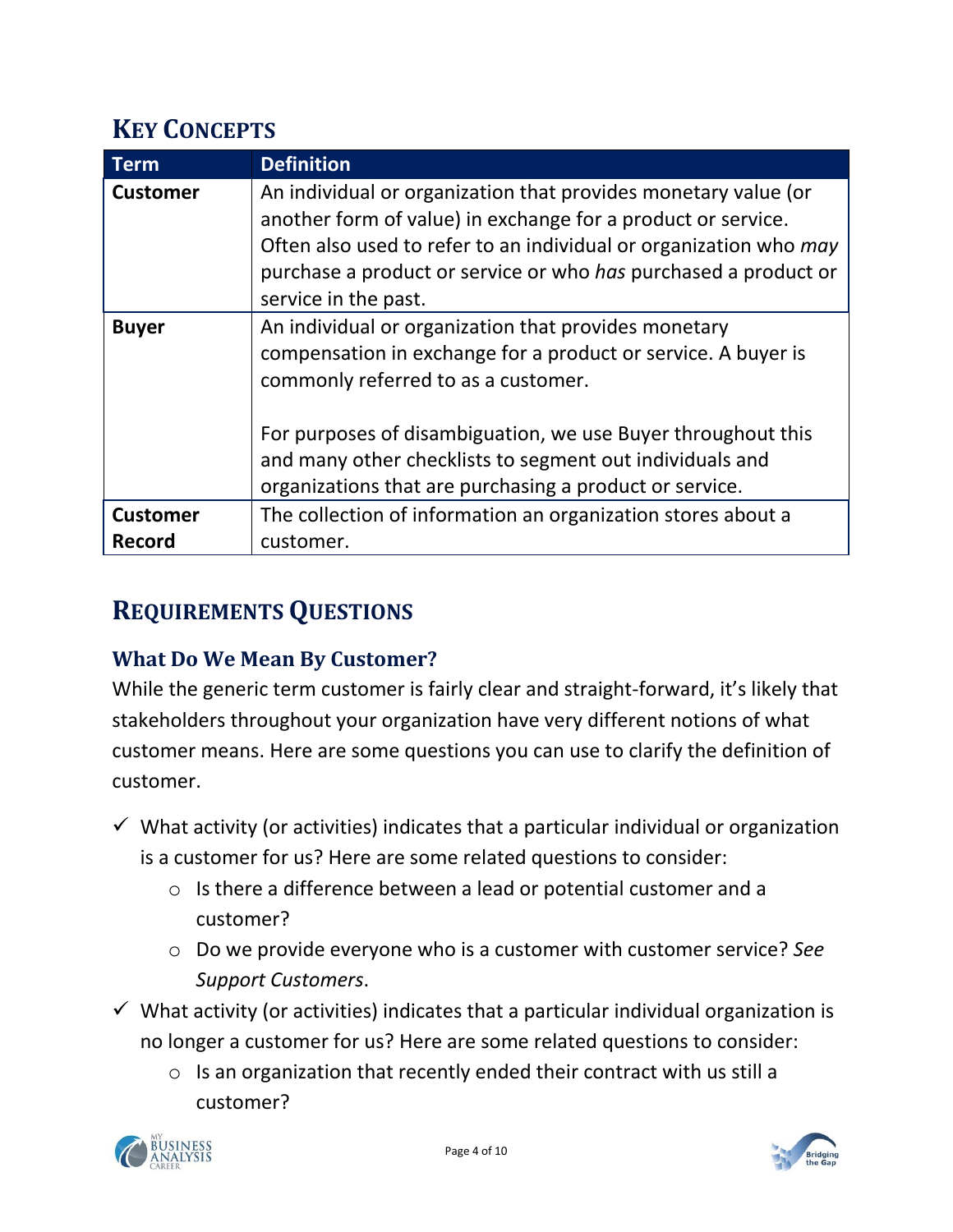- o Is an organization that is past due on their account still a customer?
- $\checkmark$  Does the same entity that provides us with revenue also consume our product? Do we need to know who the consumer is? Is our consumer a customer? (For example, when an organization purchases one of our BA courses on behalf of one of their employees, we need to know who the course participant is so that they receive the course materials.)
- $\checkmark$  Do any of the following states apply to our customers?
	- o Active
	- o Inactive
	- o Past
	- o Delinquent
	- o Renewed
	- o One-Time
	- o Subscribed
- $\checkmark$  is a customer always a buyer?

#### **Analysis Tip**

For this exercise, it can be very useful to have ready-at-hand examples of records that represent a wide range of individuals and/or organizations that may be considered customers. Discussing specific examples can take the discussion out of the hypothetical and lead to clarification of precise rules.

#### **How Are Customer Records Created?**

- $\checkmark$  Who is responsible for creating customer records? Common options include:
	- o Salesperson
	- o Customer (common in self-service organizations where customers register and make purchases online)
	- o Customer Support
	- o Marketing Representative
	- o Accounting



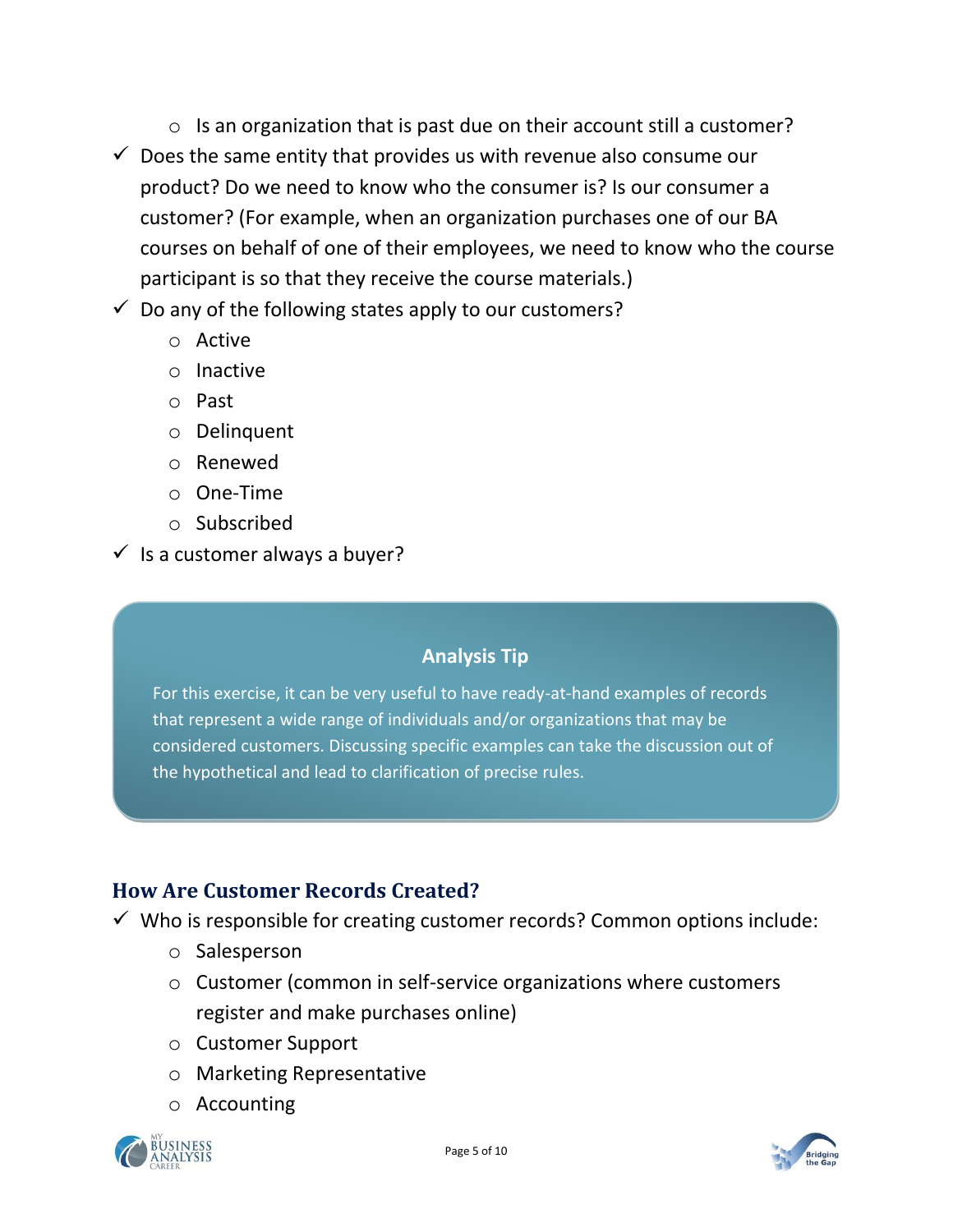- $\checkmark$  is there any approval process for creating a customer record?
- $\checkmark$  Is another piece of information used to generate a customer record? (A common example would be a lead.)
- $\checkmark$  What information is needed to create a customer record? Common options include:
	- o Customer Name
	- o Customer Billing Address
	- o Customer Shipping Address (may need multiple)
	- o Customer Phone Number
	- o Customer Email Address
	- $\circ$  Contacts (when a customer is an organization, there may be multiple contacts, each with their own name, email address, phone number, etc.)
- $\checkmark$  What information about customer preferences is added and maintained? Consider the following examples:
	- o Shipping Methods
	- o Product Choices
	- o Product Configurations *(See Purchase Product or Service.)*
	- o Information Views (for example, the reports to show on a dashboard or the number of results to show for search)
	- o Price Range
	- o Invoice Type
	- o Contact Days and/or Times
	- o Contact Method (phone, email, etc.)
- $\checkmark$  What happens if required information is missing from the customer record or is provided in an invalid format?
- $\checkmark$  Does anyone else need to know when a new customer is created? If so, how soon do they need to know? What information do they need? What do they do with the customer information?

#### **How Are Customer Records Updated?**

- $\checkmark$  Who is responsible for updating customer records?
- $\checkmark$  Who can update a customer record?

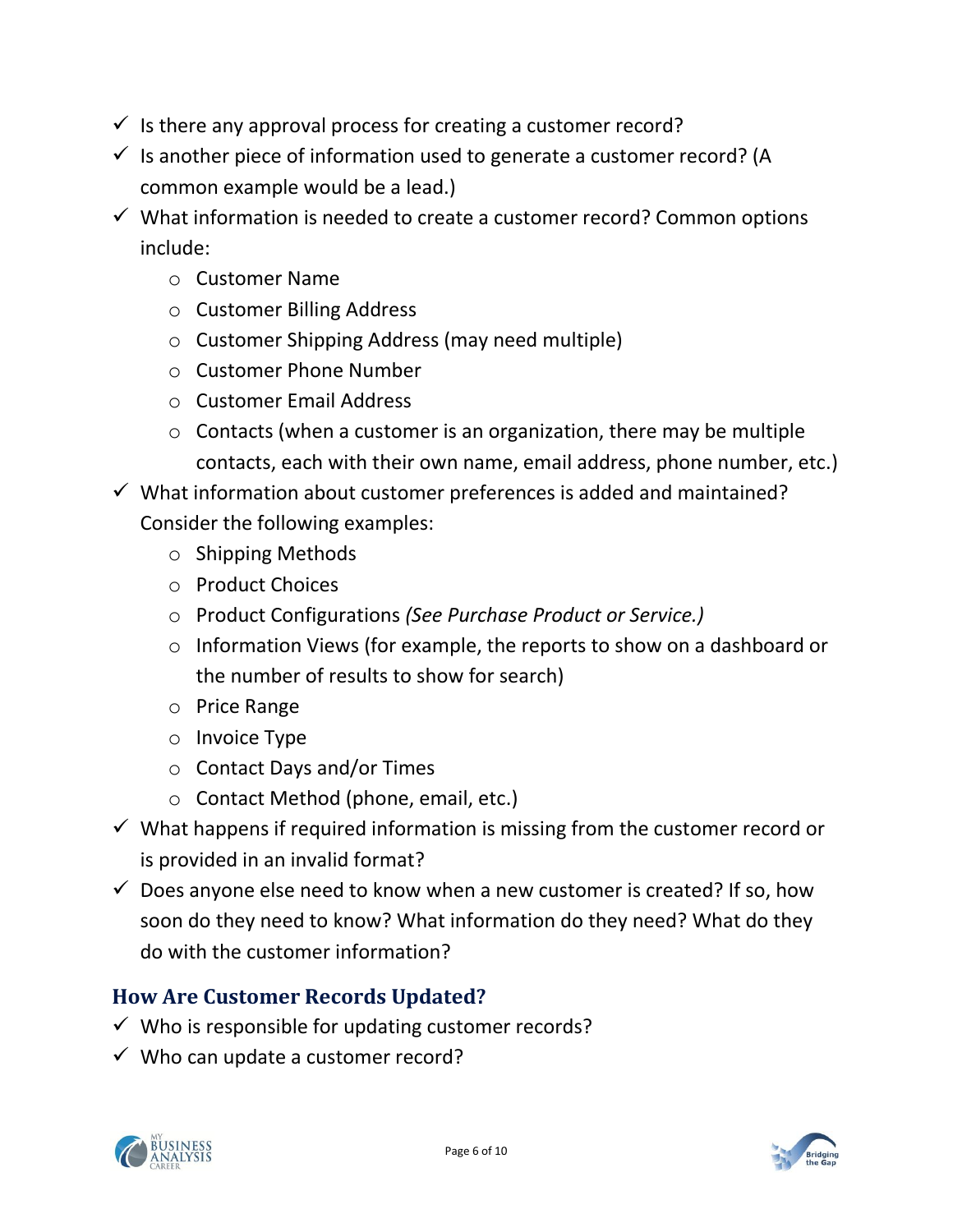- $\checkmark$  Specifically, can customers update their own records? (For example, Amazon customers create and update their own customer information through their online interface.)
- $\checkmark$  What customer information can be updated?
- $\checkmark$  What customer information cannot be updated?
- $\checkmark$  Does updating any piece of customer information require special authorization? (For example, when you add a new shipping address to your Amazon customer record, you are asked to confirm your credit card number before the address is added. This is to prevent fraud.)
- $\checkmark$  When a customer record is updated, what tracking information is recorded? Common options include:
	- o Name or ID of person making the update
	- o Date and time of the update
	- o Fields updated
- $\checkmark$  When a field is updated is it necessary to maintain the history? If so, all of the history or a subset of the history?
- $\checkmark$  When a customer record is updated, is there an approval process?
- $\checkmark$  Does anyone else need to know when a customer record is updated? If so, how soon do they need to know? What information do they need? What do they do with the updated information?
- $\checkmark$  Are there any scenarios in which a customer record should be locked from updating?

#### **How Are Customer Records Retired?**

- $\checkmark$  If and when is a customer record retired?
- $\checkmark$  Do any of these states apply to customer records?
	- o Past
	- o Defaulted
	- o Past Due
	- o Retired
- $\checkmark$  Who is responsible for retiring a customer record? Or, does a business system use a set of rules to retire a customer record?

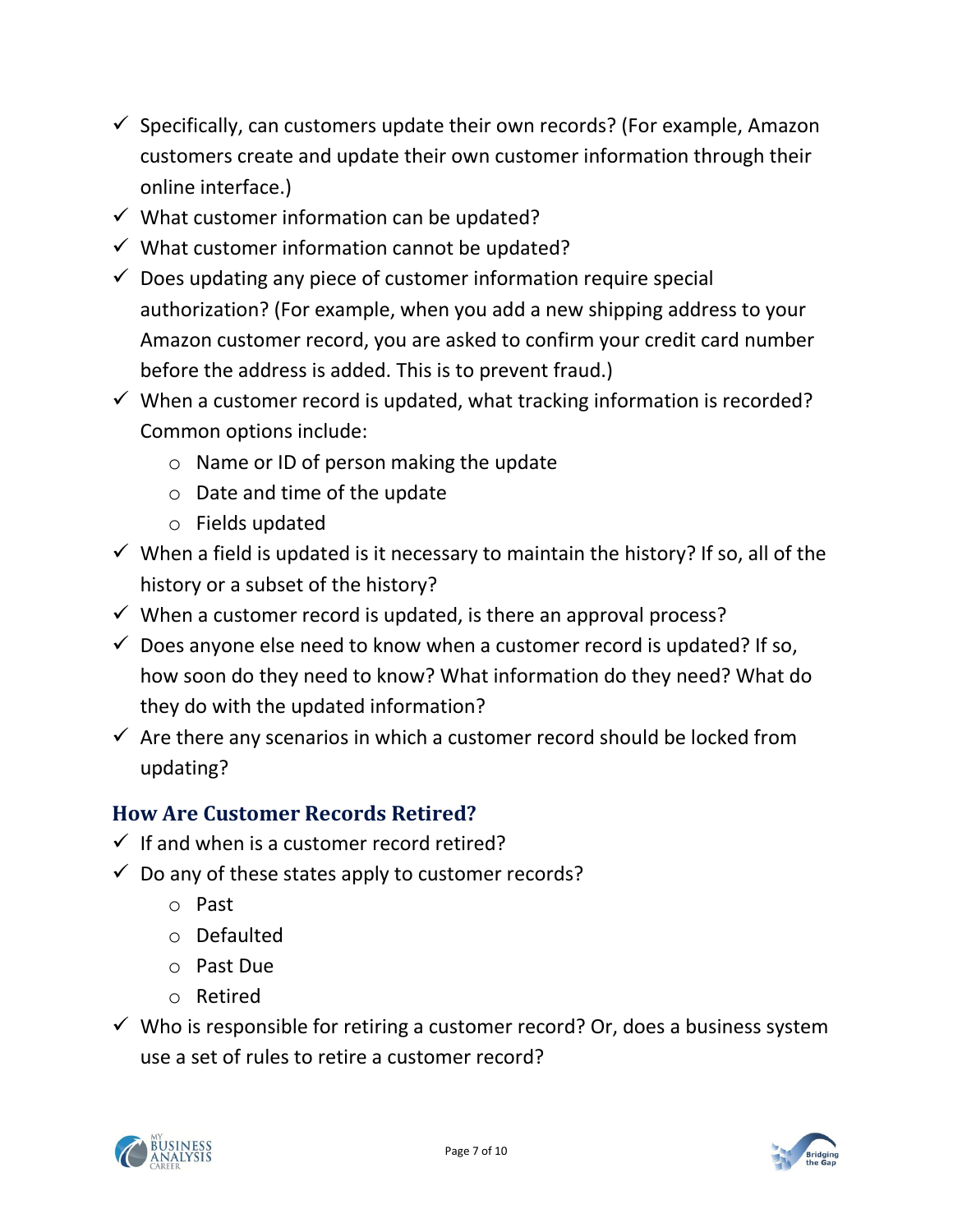- $\checkmark$  What does it mean to be a retired customer? What is the impact on the customer? On any internal staff who interacts with the customer?
- $\checkmark$  is there a way to convert a retired customer back to an active customer?
- $\checkmark$  Do retired customer records need to be accessible in some way?
- $\checkmark$  What happens to the other types of information that is linked to a retired customer? Common options include:
	- o Sales Transactions
	- o Shipping History
	- o Customer Service Records
	- o Marketing Records
	- o Billing History
	- o Payment History
- $\checkmark$  is there a time at which a retired customer record would be deleted completely from the business system?

#### **How Is Customer Information Imported into Your Systems?**

When multiple business systems are used to manage information related to customers, often information is exported from one system and imported into another. You'll want to refer to the questions above on Creating, Updating, and Deleting Customer Records in the context of the import.

In addition, consider these questions:

- $\checkmark$  How are duplicate customer records determined?
- $\checkmark$  What happens if there is a duplicate customer record? (Often one business system is considered the system of record and information in the other systems is updated accordingly.)
- $\checkmark$  What happens if a required field is missing from a customer record?
- $\checkmark$  What happens if the data provided in a field is not valid in the system to which the data is being imported? (For example, one system may accept dates in the 11/11/11 format while another requires them to be in the 11/11/2011 format.
- $\checkmark$  is all of the information being imported customer information? Or are other types of information also required?

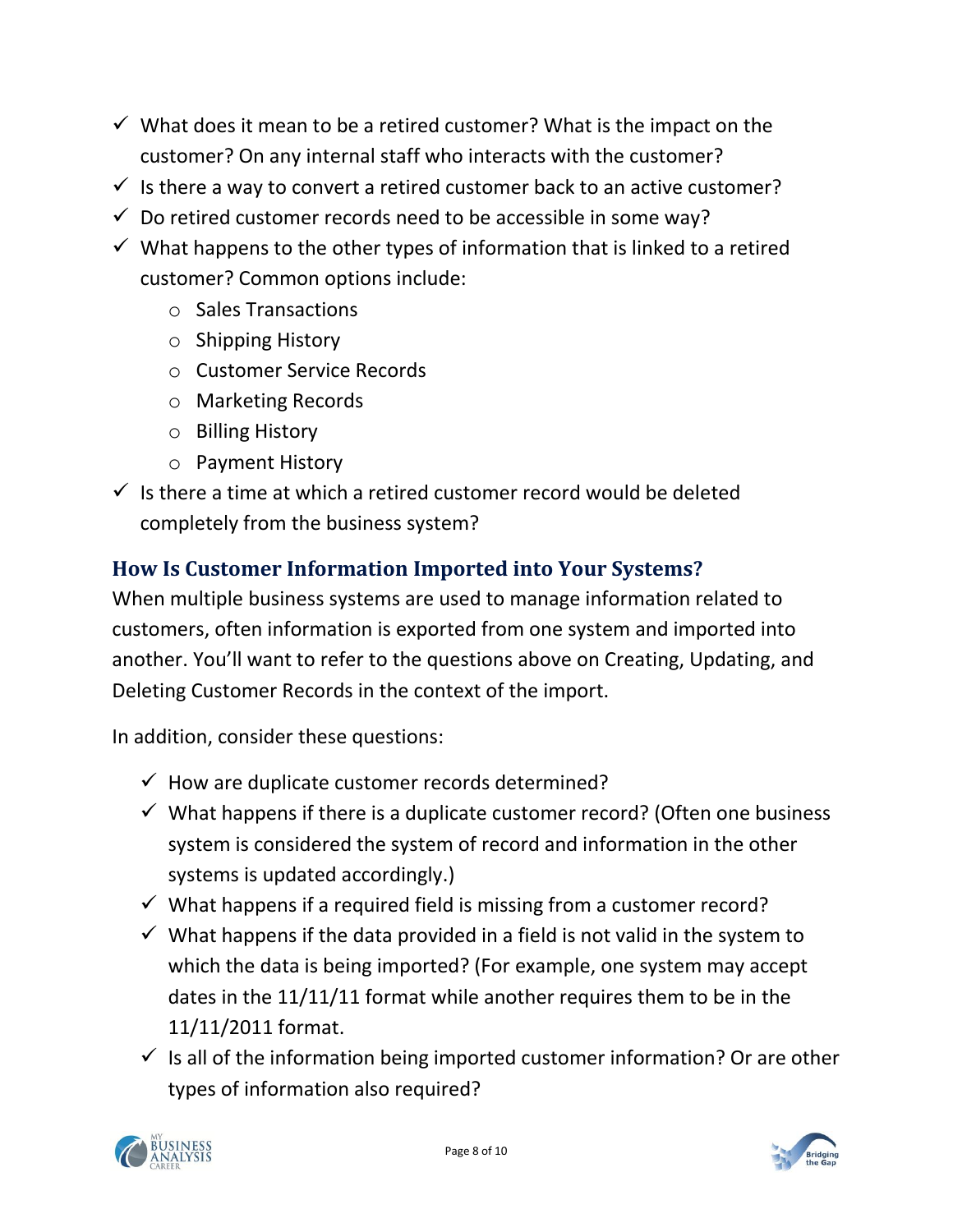*See Manage Information.*

#### **Analysis Tip**

Analyze a sample data file to generate questions specific to your organization's customer information.

#### **Managing Customer Information**

Often multiple business systems are used to manage customer information. Customer information may even be managed in spreadsheets and printed documentation.

There can be a significant business benefit to migrating to an architectural model where there is one single source of all customer information that is accessed, updated, and deleted using a consolidated process. Technically speaking, this is relatively simple once it's set up. The challenge is in migrating to a consolidated system in the first place, determining the accurate information for each customer record, and implementing updated business processes to manage customer information in a consolidated way.

It could be an interesting exercise to look at all the financial, marketing, sales, and customer service applications and spreadsheets across your organization and evaluate the current state of your customer information.

Here are some questions that will lead you on your journey:

- $\checkmark$  What roles require customer information to perform their assigned activities?
- $\checkmark$  What systems do the people in these roles use to do their jobs?
- $\checkmark$  Where does this system receive customer information from?
- $\checkmark$  Does this system allow customer information to be updated or deleted? And what happens if there is an update or deletion?
- $\checkmark$  What reports are generated using customer information?